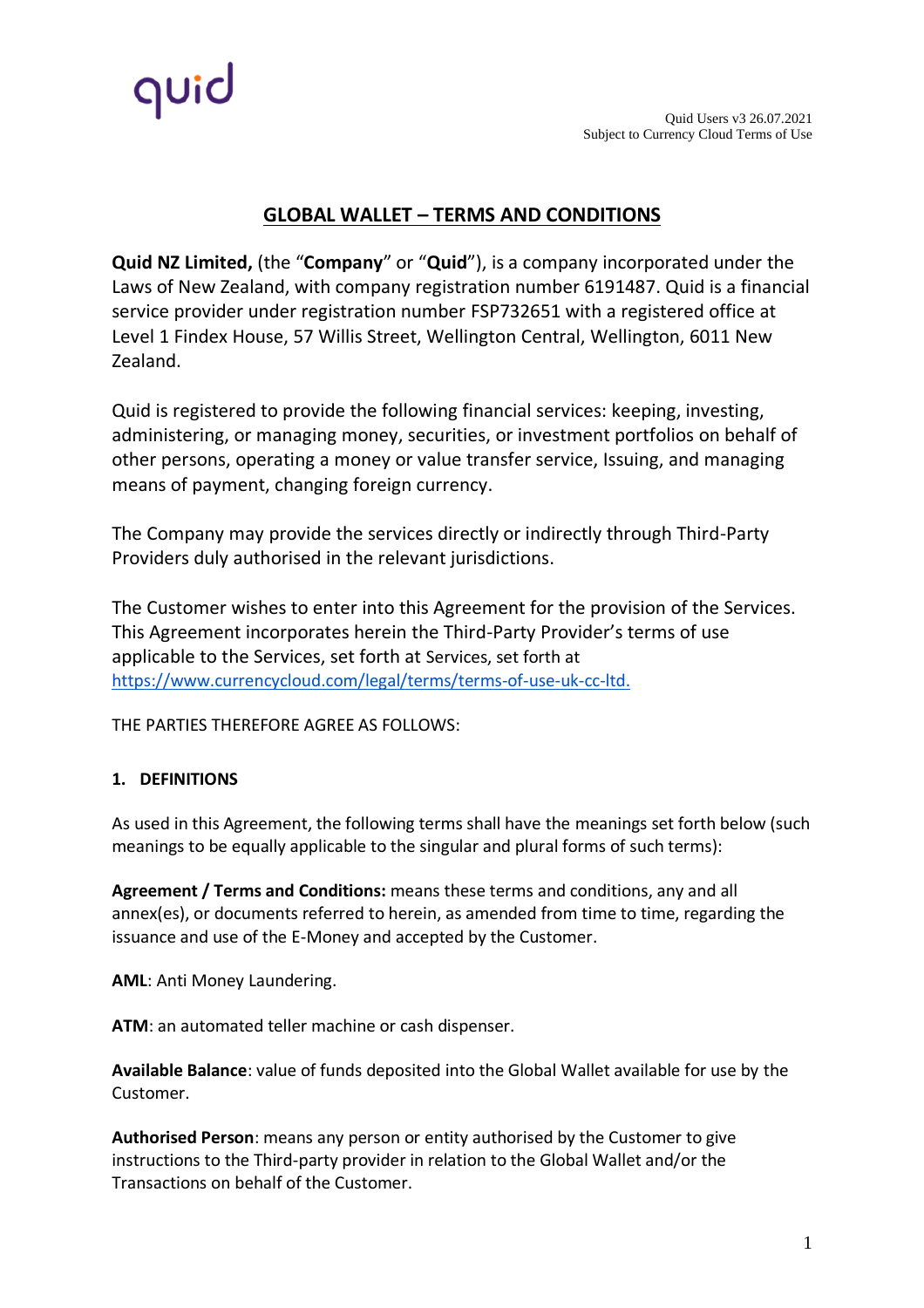

**Currencies Offered:** The list of currencies the Customer may open a Wallet in as shown in Annex 1.

**Customer**: means the end user, the authorised holder of the Global Wallet according with the terms of this Agreement.

**Dashboard (or the Dashboard):** is the portal where the Customer can access the Services and among other things: perform pre-paid cards top-ups, E-Money exchanges, initiate payment instructions, view Transactions history, view the balance and currency of the E-Money held in the Global Wallet.

**E-Money**: electronic money, as defined in the Electronic Money Directive, means the monetary value stored and associated with the Customer's Global Wallet.

**E-Wallet:** where the value issued in E-Money is stored, and which is accessible through the Global Wallet.

**Fee**: any fee payable by the Customer to Quid, as set out on the Website and/or in Annex 2 of the present Agreement as amended from time to time.

**Global Wallet:** the pre-paid E-Money account.

**Instruments**: are the channels through which the E-Money, distributed by Quid, is engaged by the Customers.

**KYC:** Know Your Customer, requirement for knowledge of and information on customers of regulated entities or for regulated activities.

**Log**: electronic register recording the operations generated through usage of the Services.

**Main Wallet:** the first Currency opened in the Global Wallet; or updated in Customer 'Settings', which set up Fees, if applicable, and monthly Fees are debited from.

**Negative Interest:** rates refer to the specific case when a deposit incurs a charge for storage at a bank, rather than receiving interest income.

**Platform:** means the Company's specific online payments platform, through which the internet allows the Customer to access the Global Wallets and provide instructions through the Dashboard.

**Password:** is a secret alphanumeric word the Customer chooses to enter the Platform.

**Redemption** means returning the E-Money held on the Global Wallet to the User in full or in part.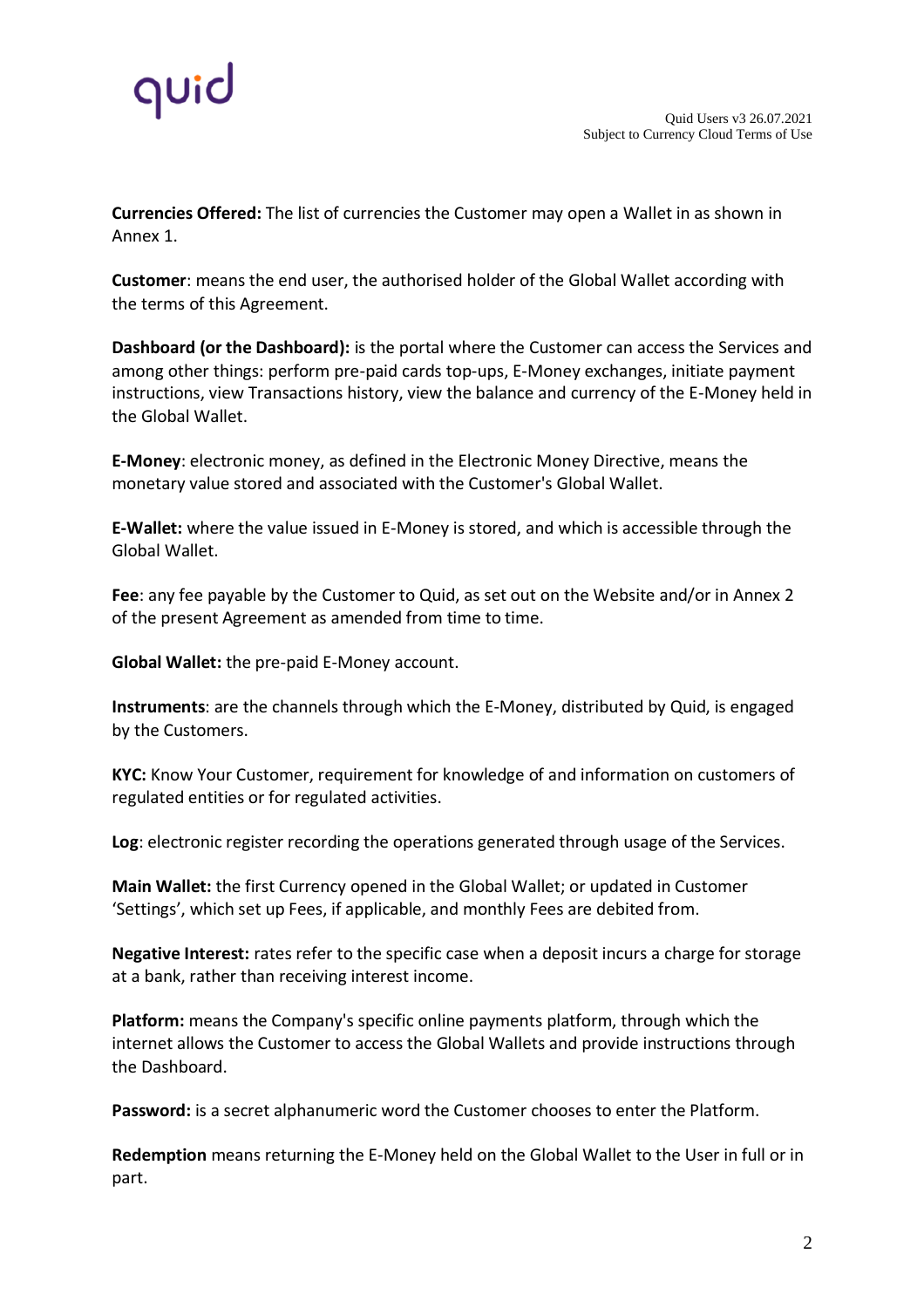

**Relationship:** means the ongoing business relationship established between a Customer and Quid under this Agreement once the Customer has successfully completed the onboarding process.

**Services**: means the services set out under Clause 2.

**Third-Party Provider**: the Third-Party provider, authorised by the appropriate regulatory bodies in the relevant jurisdictions, appointed by the Company for the purpose of the Services. The current Third-Party Provider is The Currency Cloud Limited, a company incorporated under the laws of England and Wales with a registered office at 12 Steward St, London E1 6FQ with registration number 06323311, authorised and regulated by the Financial Conduct Authority (FRN: 900199).

**Transaction**: an electronic payment initiated by the Customer through the Services.

**Username:** means one of the two login elements the Customer must remember in order to access the Global Wallet chosen by the Customer during the registration process.

**Wallet:** the pre-paid E-Money account.

**Website:** means the Company's website [https://app.quidglobal.com, o](https://app.quidglobal.com/)perated by the Company to provide the Services and information in relation to the Services.

# **2. INSTRUMENTS AND FEES**

- 2.1 This Agreement applies to all Quid instruments and products in possession and/or newly acquired by the Customer.
- 2.2 The Company is the provider, directly or through authorised Third-Party Provider, of E-Money products which allow the User to send, receive, and make electronic payments, to transfer E-Money, in accordance with the Terms and Conditions of this Agreement. The E-Money shall be stored in the Customer's Global Wallet and shall be accessible through the Customer's E-Wallet and shall be denominated in currencies shown in Annex 1 as applicable from time to time).
- 2.3 Transactions performed requesting a currency exchange are subject to a Fee between 0.5% and 1.35% above the exchange rate set out for the respective currencies by the Third-Party Provider's forex platform, as listed in Annex 3.
- 2.4 The money loaded into the Customer's Global Wallet shall in no circumstance gain any interest, and the Customer shall not be awarded any benefits whatsoever in respect of the duration of time that the E-Money is held in the Global Wallet.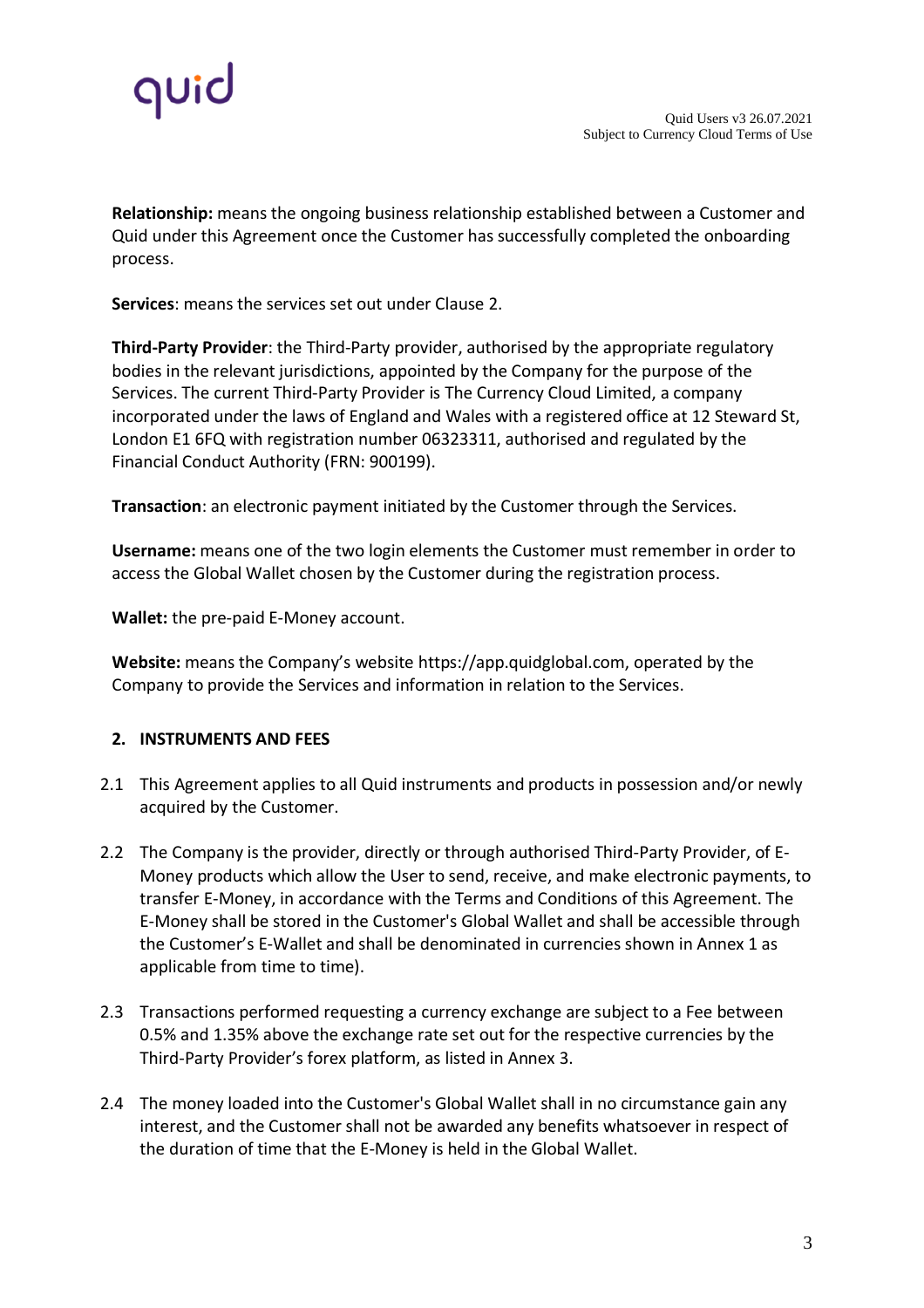

- 2.5 The Services are the services available to the Customer through the Platform that allows use of the Services via internet.
- 2.6 The Customer is being made aware of and hereby accepts the existence of a Log recording the operations generated though usage of the Services and such Log will be held exclusively by the Company or its Third-Party Provider. Where such Log recordings and the same Log are subject of an investigation, the Company could exhibit such instruments to the relevant authorities as may be required from time to time in the country where the Company is active.

# **3. OPENING A WALLET**

- 3.1 The Relationship with the Customer is held by Quid in New Zealand, which directly or through a Third-Party Provider, also administers the Wallet and the Services.
- 3.2 The Customer can open up to six Wallets in the currencies available shown in Annex 1. The Customer cannot open an additional Wallet with the same currency.
- 3.3 In order to open a Wallet, the User must be a Customer who is a private individual or a corporate entity and must register on the Website and successfully complete the onboarding process, providing the information and the original documentation requested by the Company.
- 3.4 The Customer shall provide to the Company true and accurate details relating to their identity and proof of address and any other information to enable the Company to comply with any Regulatory Provisions, including if the Customer holds multiple citizenships or is a US person for US tax purposes.
- 3.5 The Customer shall ensure that the personal information and documentation supplied to the Company is always accurate and up to date and the Customer shall promptly inform the Company of any changes to the information provided (expressly including any change of address or country of residence).
- 3.6 At any time after completing the registration, the Company can request that the Customer provides further information and documentation in compliance with the Company's Regulatory obligations.
- 3.7 The Customer agrees to promptly provide the Company with the information and documents requested.
- 3.8 If the Customer fails to comply with such requests in due time, the relationship with the Company can be suspended or terminated by the Company in accordance with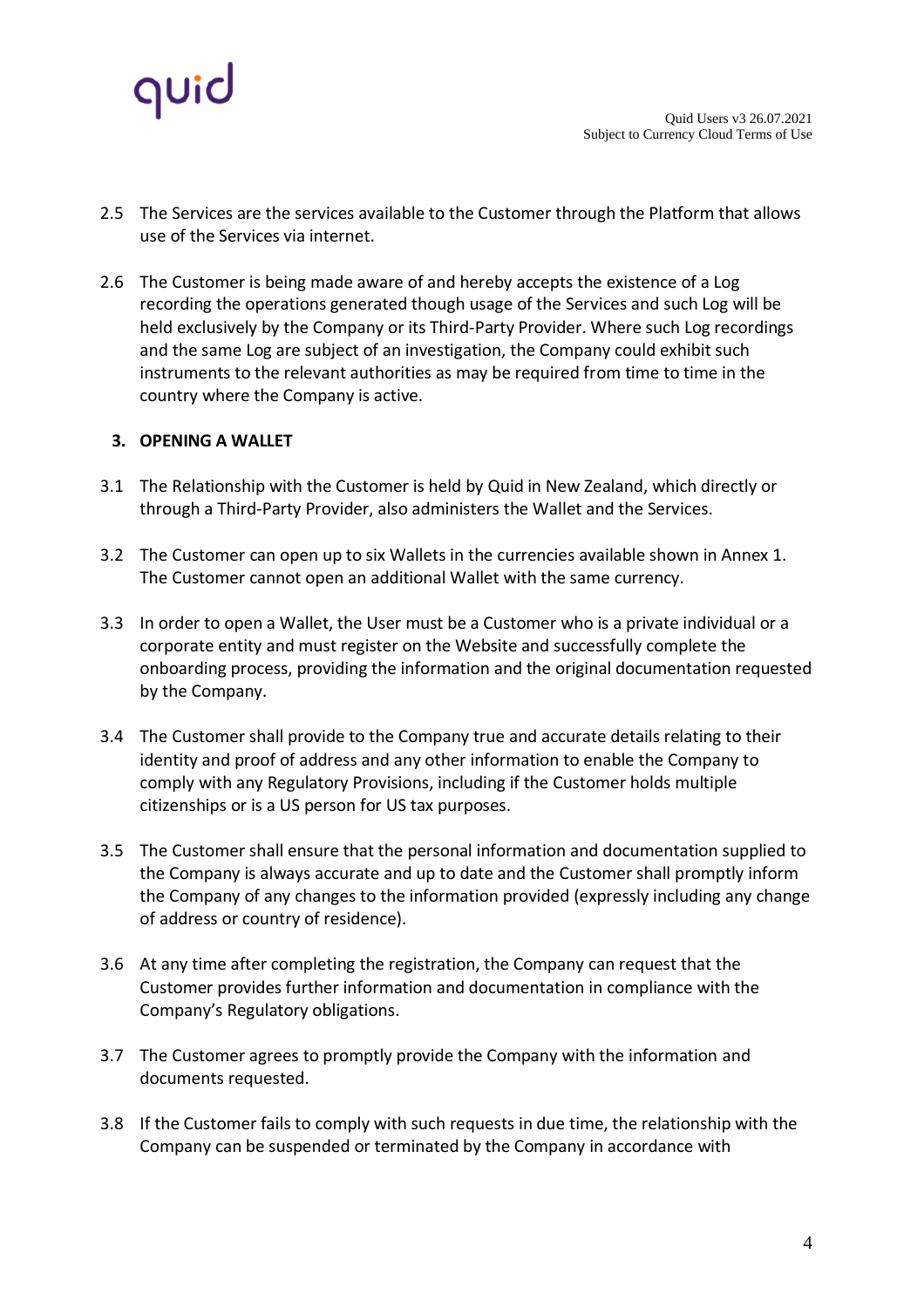

regulatory provisions and the Company's policies applicable from time to time.

- 3.9 The Customer hereby authorises and consents the Company to perform searches (that may affect the credit score of the Customer) with central credit registers, credit reference agencies, risk intelligence and due diligence service providers and databases, or other independent sources, and to verify any information and documents the Customer has provided to the Company (including verification of bank references with the relevant bank). By entering into the Agreement, the Customer consents to any disclosure of information the Company may make to such central credit registers, credit reference agencies, risk intelligence and due diligence service providers, operators of databases or sources and to the Company contacting banks and other third parties for verification purposes.
- 3.10 In order to establish a Relationship with the Company the Customer must:
	- a) have the power to enter a binding contract with the Company and not be barred from doing so under any regulatory provisions;
	- b) be either 18 years of age or; and
	- c) be a citizen and/or a resident of a country (or if the Customer is a legal entity, be incorporated or registered in a country) among those at any one time indicated by the Company during the onboarding process or on the Website. The Customer represents and warrants that they have the full capacity and authority to accept and agree to these Terms and Conditions, to open and maintain all Global Wallets opened with the Company and to provide any instructions necessary to open and maintain such Wallets.
- 3.11 In establishing a Relationship with the Company, the Customer represents that is not acting on behalf of, or for the benefit of anyone else, unless the Customer is opening the Relationship with the Company for and under the direction of a legal entity that granted the Customer valid authority to do so.
- 3.12 If the Customer is not acting for the legal entity that granted any valid authority, the Relationship with the Company must be in the name of the Customer only. The Company has no responsibility to any other person except the Customer (or the legal entity validly represented by the Customer) under the Agreement.
- 3.13 The Customer cannot assign or transfer the Relationship with the Company to others or otherwise grant any other person a legal or equitable interest over it or the relevant Wallet. This does not affect any transfer that takes effect under the general law, for example by way of succession upon death or liquidation.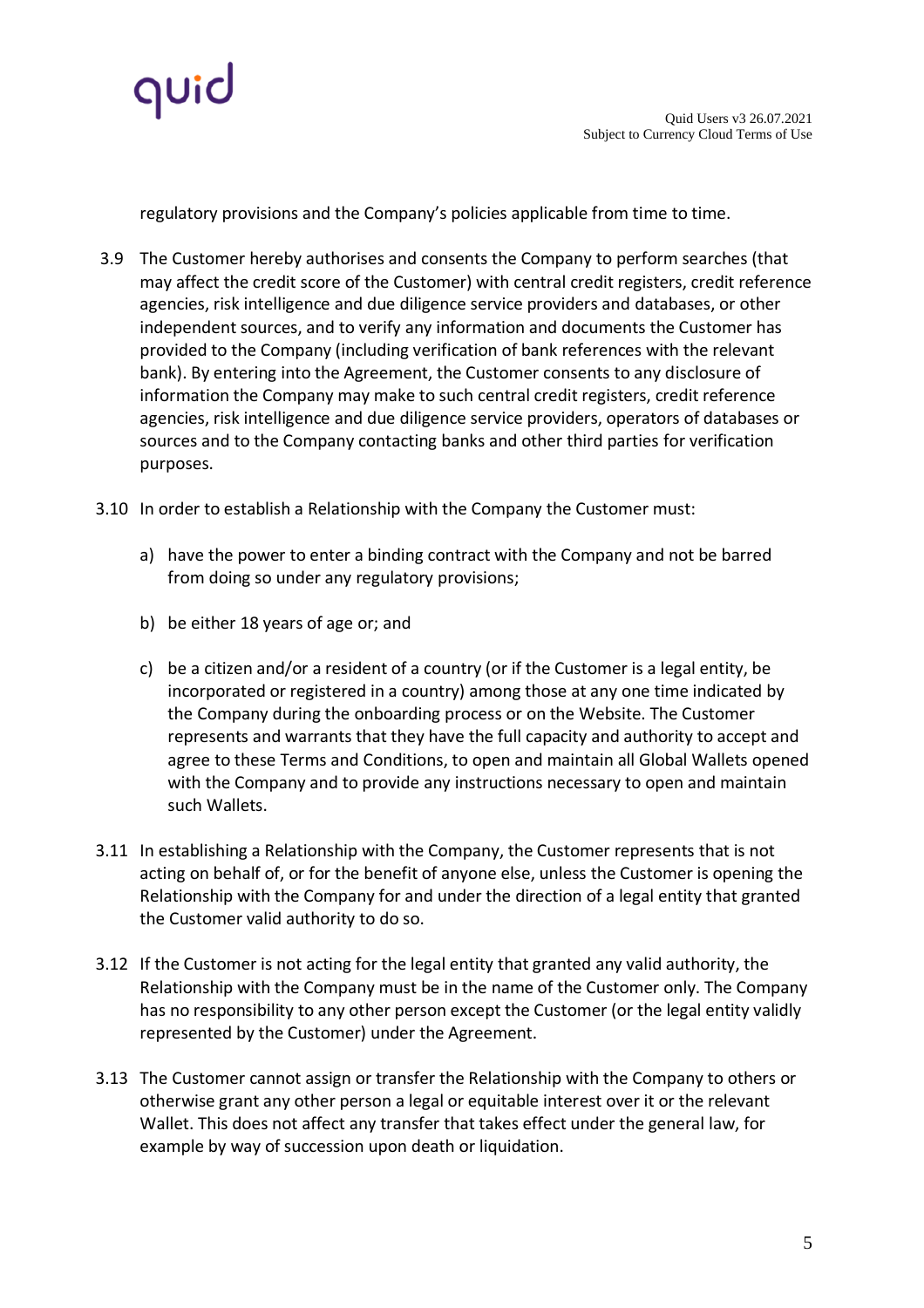

- 3.14 If the Customer is a legal entity, the Customer confirms and agrees that any and all officers, employees, agents, representatives and others having access to the Customer login details (including the Username and Password and other security information that is personal to the Customer that the Company requests for access) shall be vested by the Customer with the authority to manage the Wallet and to legally bind the Customer.
- 3.15 At the discretion of the Company, any application for a Wallet can be approved or rejected.
- 3.16 The Company does not accept requests from residents of countries black-listed or under close monitoring by NZ Ministry of Foreign Affairs (MFAT) and the Financial Action Task Force (FATF) or other relevant bodies.
- 3.17 This Agreement incorporates herein the Third-Party Provider's terms of use applicable to the Services, set forth at [https://www.currencycloud.com/legal/terms/terms-of-use-uk](https://www.currencycloud.com/legal/terms/terms-of-use-uk-cc-ltd)[cc-ltd.](https://www.currencycloud.com/legal/terms/terms-of-use-uk-cc-ltd) For opening an Wallet, the Customer acknowledges and accepts to be bound by the Third-Party Provider's terms of use as applicable from time to time.
- 3.18 The Customer hereby agrees to the Third-Party Provider's terms of use, as described at Clause 3.17 above.
- 3.19 The Customer hereby agrees that the Authorised Person shall be the Company.

# **4. CUSTOMER OBLIGATIONS**

- 4.1 The Customer hereby confirms the accuracy of all details, information and personal data given to the Company.
- 4.2 The Customer shall use the Services in accordance with this Agreement and any other instructions or guidelines issued by the Company from time to time and without causing damage to third parties, the Customer shall in any case use such Services in accordance with the laws of New Zealand, regulatory requirements of the relevant Third-Party Provider and shall be responsible for the custody and correct use of the Username, Password and any other customer authentication features.
- 4.3 The Customer shall use the Username, Password and any other customer authentication features. The Username, Password and any other customer authentication features represent a security element, having a strictly personal and confidential character and the Customer should not disclose them to any third party in any way.
- 4.4 The Company shall have the right and the authority to restrict or refuse to authorise any use of the Services in any jurisdiction in any case where it has reasonable suspicion that use of such Services is causing or could cause a breach of this Agreement or where the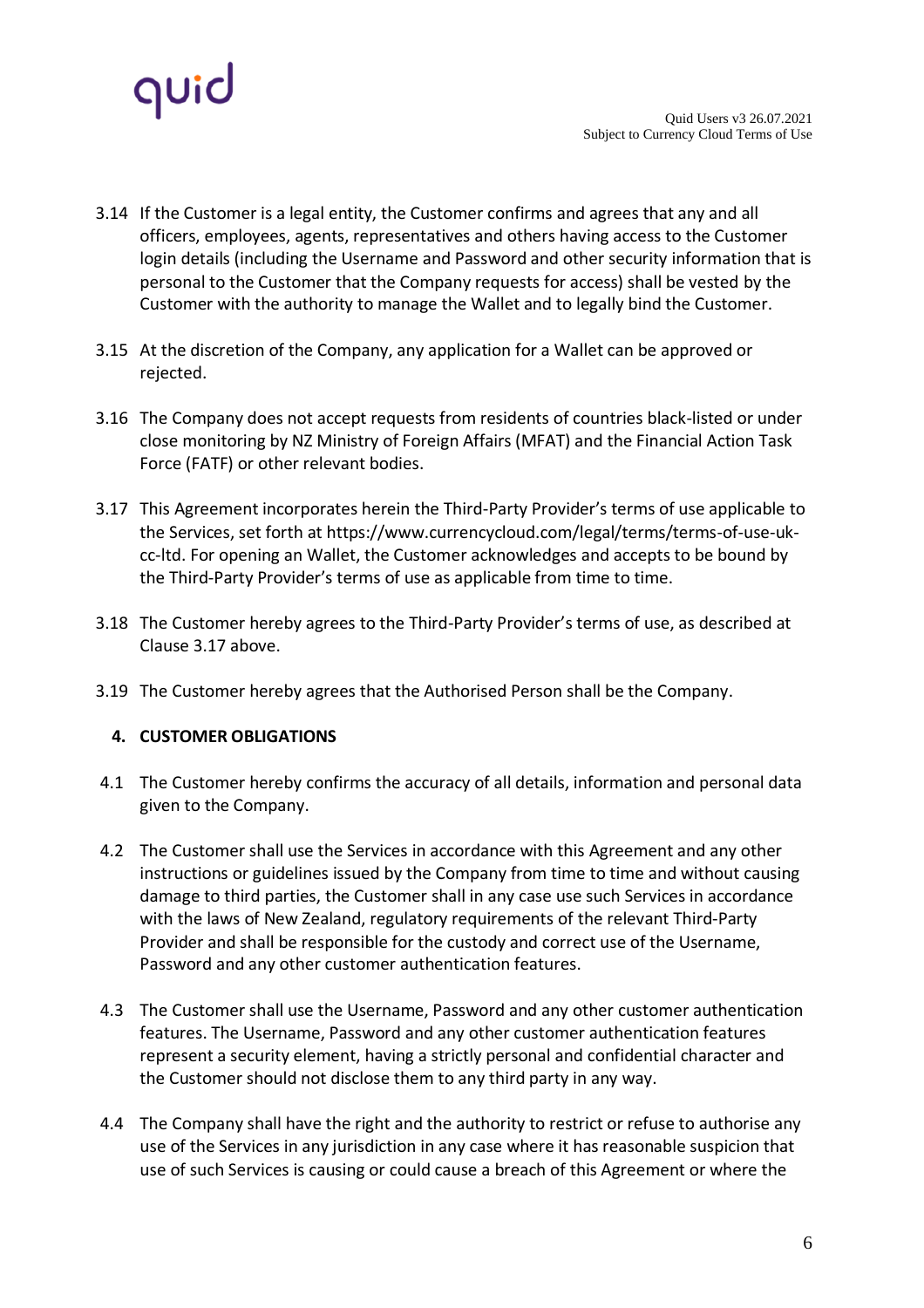

Customer or a third party has committed or is about to commit a criminal offence or other abuse in connection with the Service offered to it by the Company. In most instances the Company will inform the Customer unless it is not permitted to do so by law.

4.5 The Customer shall promptly notify the Company of any changes to the Customer's personal data to ensure the Company can verify the Customer's identity and meet the Company's due diligence obligations. If the Customer does not give the Company this information or the Company is not satisfied with it, the Company reserves the right to suspend Services to the Customer as per Clause 10.2, and in some cases, terminate this Agreement. The Customer may update specific changes of information and supporting documents in the Dashboard or by contacting the Company's help desk. These include changes of:

a) residential address, personal details, mobile phone number, email address; or b) if the Customer is a legal entity, any other modifications of the Customer's company assets, like changes of shareholder's structure, changes of the percentage of shares held by the shareholders, change of registered address of the Customer's Company, residential address of the directors and shareholders, emails and any other contact details.

- 4.6 The Customer agrees to indemnify and hold harmless, the Company and its distributors, partners and service providers and their affiliated companies from and against the costs of any legal action taken to enforce this Agreement and/or any breach of any of the terms and conditions of this Agreement or fraudulent use of any of the Company's instruments or services.
- 4.7 The Customer is required to ensure there are sufficient funds in the Main Wallet to cover the Wallet Fees or may risk termination of the Agreement, as explained in Clause 10.3.
- 4.8 The Customer must monitor the personal messaging box regularly and any other communication as provided by the Company.

# **5. COMPANY RESPONSIBILITIES**

- 5.1 The Company will take the necessary steps to endeavour to secure all information and data the Customer provides related to the Services and KYC.
- 5.2 The Company will make available to the Customer at any time, the records related to the Transactions performed by the Wallet.
- 5.3 The Company shall ensure compliance with the requirements and shall take all reasonable measures to ensure that such personal data is kept secure against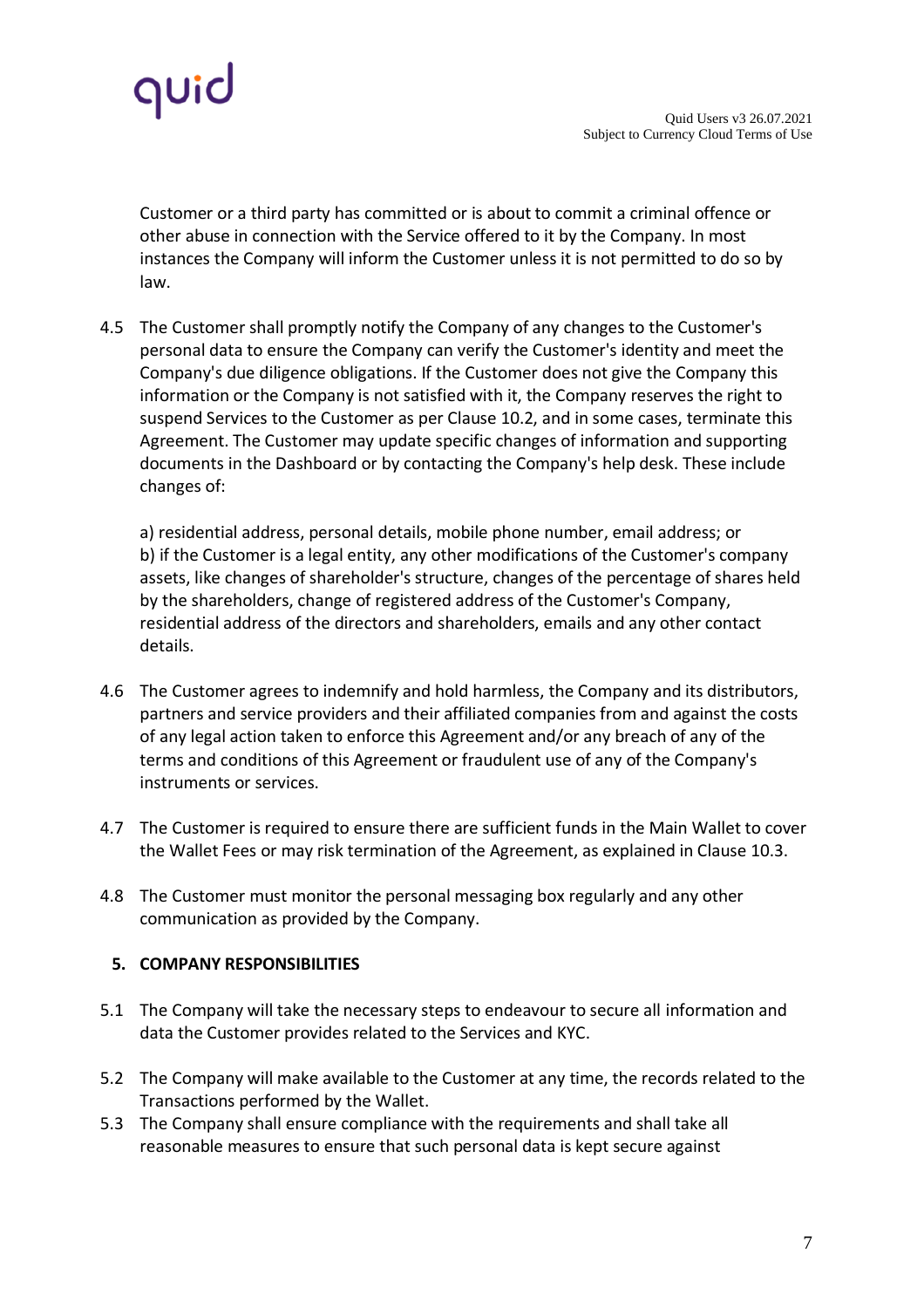

unauthorised access, loss, disclosure or destruction.

- 5.4 Except when required by law, or in accordance with these Terms and Conditions, the Customer's personal information will not be disclosed to anyone without the Customer's written permission.
- 5.5 The Company shall not be held liable for any damage, losses, or loss or interruption of service to the Customer or Third-Party caused (or alleged to be caused) by any
	- a) Third-Party Provider products or services; or

b) technologically harmful materials such as downloads, programs or a virus from the Customer's computer that affect the Customer's use of the Wallet ; or

c) any Force Majeure event outside our reasonable control such as acts of god, power cuts, system failures and accidental outages, or even errors on the Company's part.

### **6. USE OF THE SERVICES**

- 6.1 The Customer agrees that the Company may use his/her personal data in connection with the Services, to contact and inform the Customer to enable the Company to review, develop and improve their products and services.
- 6.2 Should the Company become aware that the information it keeps about the Customer is incorrect or obsolete, the Company may suspend or cancel the Services until such default is remedied.
- 6.3 The Company, directly or indirectly through the Third-Party Provider, shall be entitled to reject any Transaction.
- 6.4 The Company is entitled to ask for additional documents and or information in order to comply with legal and regulatory requirements. It may be necessary to restrict access to the account at the discretion of the Company until sufficient information has been received and all requirements met. The Company will inform the Customer in advance if access is to be restricted unless they are prohibited to do so by law.
- 6.5 If a transaction is processed for an amount greater than the available balance of the Wallet, the Customer must repay the full amount within 14 days of receiving notification from the Company. Should the Customer not repay this amount within 14 days, the Company reserves the right to take all steps necessary including legal actions to recover any money outstanding.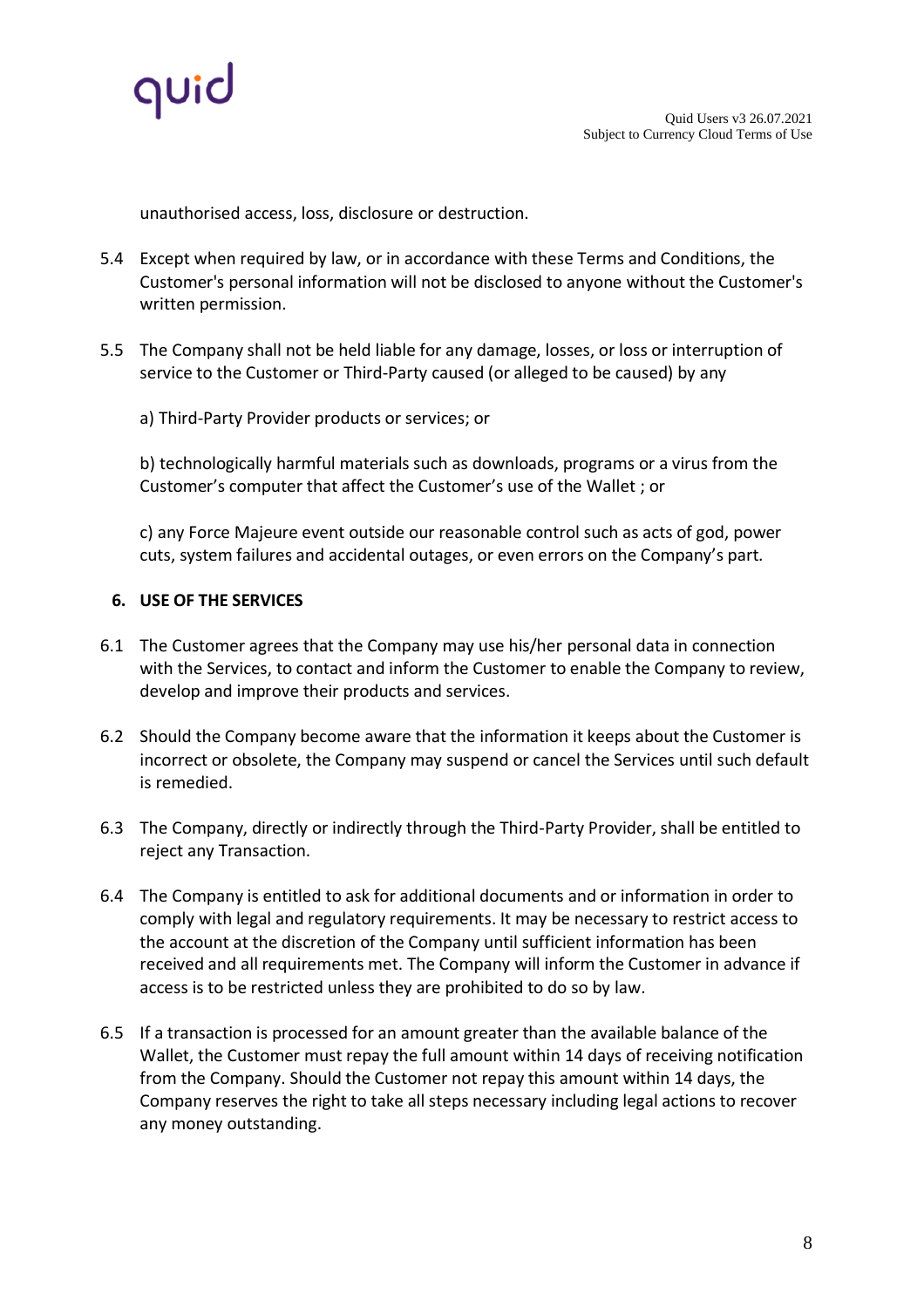

- 6.6 The Company is entitled to deduct from any existing or new Wallet the amount of money, equal to the amount due by the Customer to the Company for the provision of any Service to the Customer.
- 6.7 The Company informs the Customer if any transaction limit is applicable.
- 6.8 The Company also informs the Customer that the Company can request additional documents for any of the Transactions performed on the Wallet.
- 6.9 It is the Customer's responsibility to keep all of their Username, Password, and personal information in a secure way.
- 6.10 The last accepted version of this Agreement supersedes and replaces any and all previous agreements. The Customer hereby acknowledges and agrees that usage of the Services constitutes automatic acceptance of this Agreement and these Terms and Conditions.
- 6.11 The Customer can close the Wallet and redeem any unused funds by contacting the Company. The Customer acknowledges that all Redemptions will be made to the Customer in the currencies shown in Annex 1 (or any other currency as applicable from time to time) if there is money in the wallet, by sending a written request to the Company, specifying the details of a different account in a bank or in a wallet held in a payment institution, on which the money has to be transferred.
- 6.12 The Customer is asked to contact the Company in respect of any notification and inquiry.

# **7. FEES AND CHARGES**

- 7.1 The applicable Fees and charges are set out in Annex 2 and the Website, as might be amended from time to time by the Company.
- 7.2 The Company will provide the User with the information relating to charges, fees and interest rates applicable to the wallet whenever the Company shall apply any changes.
- 7.3 The Company reserves the right to apply negative interest rate up to a maximum of 4% on the Customer's Wallet. This does not mean that the Company will automatically apply a negative interest rate but the Company could change the interest rate, in order to respond proportionately to a change in the European Central Bank base rate or any other publicly listed market rate or to respond proportionately to changes in the interest rates charged by other banks and financial institutions on personal current accounts.
- 7.4 The Company will deduct any Wallet opening or monthly Fees from the Customer's Main Wallet.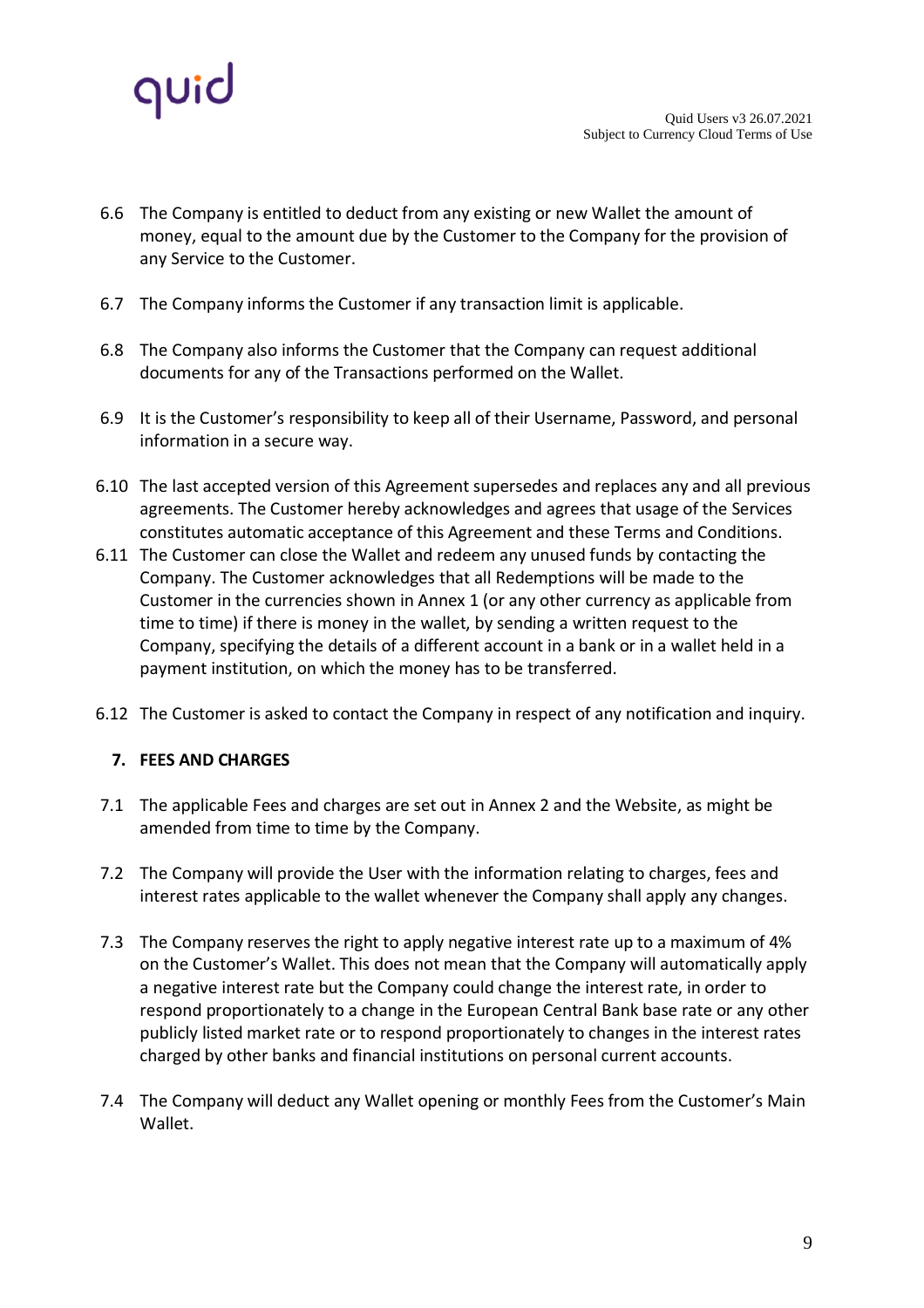

- 7.5 The Global Wallet set-up Fee will be debited from the Customer's Main Wallet on the day the Wallet is opened. The set-up Fee due to the Company concerns Corporate Customers only and is not applicable to individual Customers.
- 7.6 The Company will deduct the Global Wallet monthly Fee from the Customer's Main Wallet on the first day of the month following the Wallet creation.
- 7.7 The total monthly Fee due to the Company, will be the Customer's Main Wallet monthly Fee multiplied by the number of additional Wallets opened, if any.
- 7.8 If the Customer has multiple Wallets with the Company, the Customer has the ability to change the Main Wallet (which the fees the Customer owes the Company are deducted from). By default, the Main Wallet is the first Wallet the Customer opens. This can be changed in the Dashboard 'Settings' area.
- 7.9 If there are insufficient funds in the Main Wallet to cover any Fees that are due to the Company, a negative balance will be shown to Customer in the Main Wallet.
- 7.10 If there is no Available Balance of funds and a negative balance in the Main Wallet, the use of the Services will be limited to incoming payments and transfer between Wallets only, until the Fees due to the Company are paid.
- 7.11 The Company will send a notification via the Dashboard to the Customer if there is a negative Available Balance in the Main Wallet.
- 7.12 Should there be insufficient funds in the Customer's Main Wallet, the total monthly Fees will be charged by the Company for a maximum of three months.
- 7.13 The Company may close the Wallet after three consecutive months of a negative balance in the Customer's Main Wallet.

# **8. COOLING OFF PERIOD**

The Customer has a legal right to cancel the Global Wallet without giving a reason and without being charged any Redemption Fee up to fourteen (14) days after the date the wallet has been activated, by contacting the Company. This fourteen (14) days' period is known as the "Cooling-Off Period". Upon cancellation, the Company will refund any balance remaining on the wallet to the Customer and any Fees that the Customer has paid, according the Redemption procedures in place.

### **9. VARIATIONS**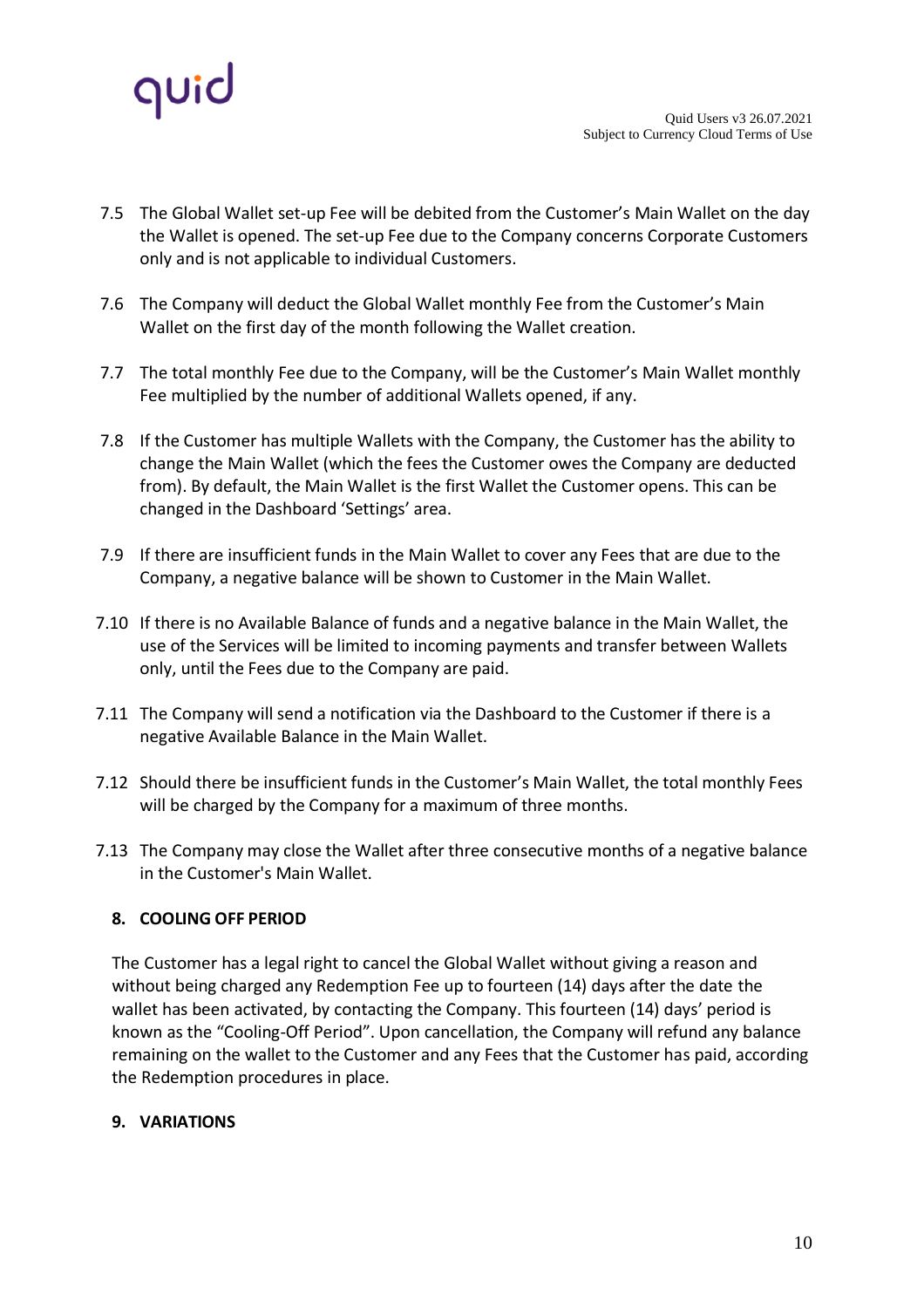

- 9.1 The Company may change the Terms and Conditions of this Agreement, including Fees and limits by providing the Customer with up to sixty (60) calendar days' notice by a written communication and will ensure the most recent version is always available on the Website or in the Customer dedicated area:
	- a) to reflect the introduction or development of new systems, methods of operation, services or facilities;
	- b) to reflect a change or an expected change in market conditions, general good practice or the cost of providing services to the customers by the Company;
	- c) to conform with or anticipate any changes in the law or taxation, any codes of practice or recommendations made by the relevant regulatory authorities;
	- d) to take account of a ruling by a court, ombudsman, regulator or similar body;
	- e) to rectify any mistake that might be discovered in due course.
- 9.2 The Company may make some changes to the Agreement immediately, without prior notice, if they:
	- a) are required by law, or by a regulatory body within a certain time frame;
	- b) are favourable to the Customer, such as a reduction in FX rates, limits or Fees or the introduction of a new feature which would benefit the Customer;
	- c) relate to the addition of a new service or extra functionality of the Wallet, Dashboard or the Company Services and do not affect terms relating to the existing Services.
- 9.3 The Customer may terminate the Services at any time within fifteen (15) days from the new Terms and conditions is applicable if the Customer does not agree with the changes to the Agreement. Otherwise, it will be deemed that the Customer has accepted the changes to the Agreement.
- 9.4 If any part of this Agreement is inconsistent with any regulatory requirements then such part shall not apply but shall be treated as if it did actually reflect the relevant regulatory requirement.
- 9.5 Any delay or failure to exercise any right or remedy under this Agreement by the Company shall not be construed as a waiver of that right or remedy or preclude its exercise at any subsequent time.

### **10. TERMINATION**

10.1 The Company may terminate this Agreement: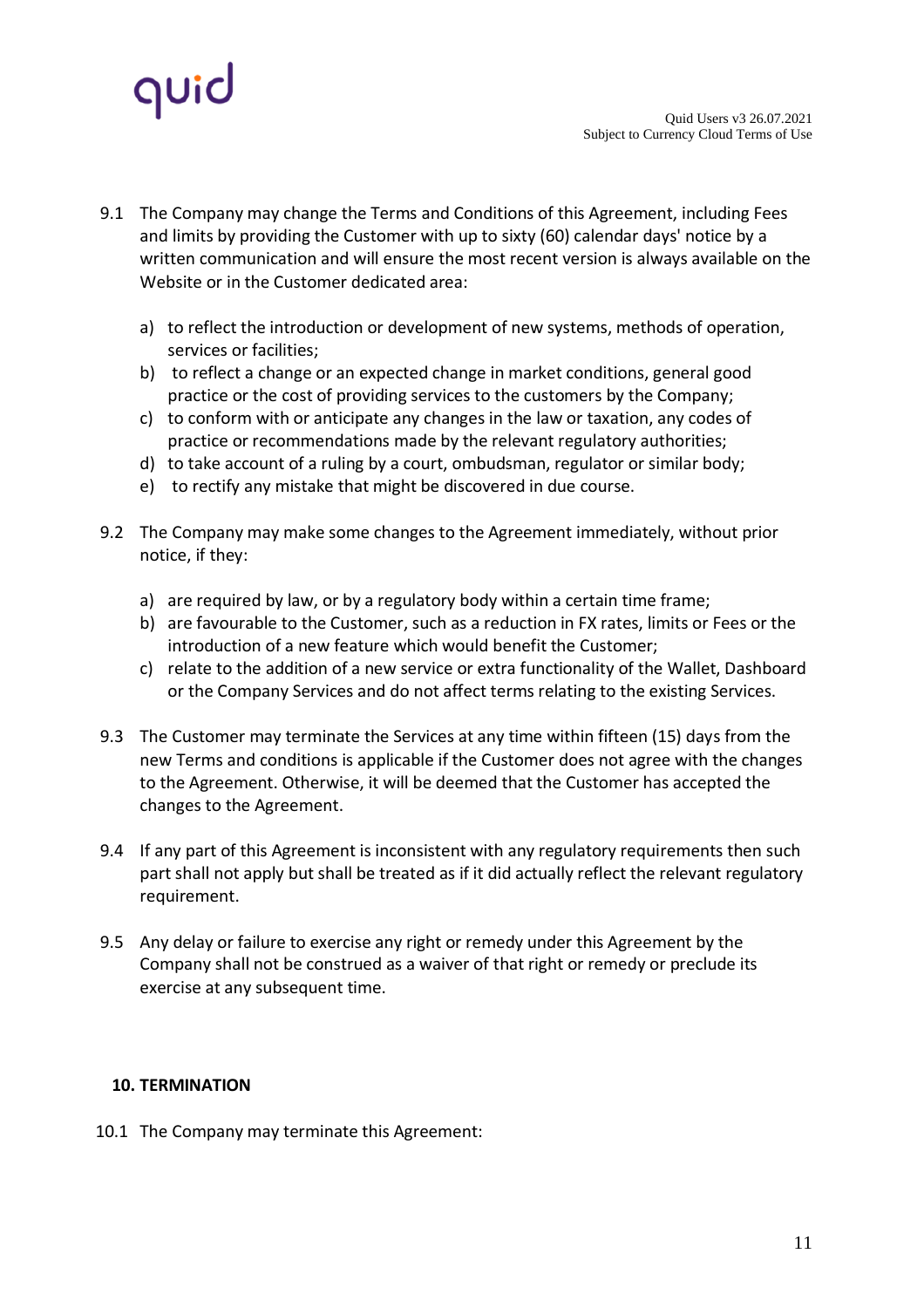

- a) at any time by giving thirty (30) days' prior written notice. Any available balance in the Wallet will be returned to the Customer;
- b) with immediate effect upon breach of this Agreement by the Customer or upon Company's reasonable belief that the Customer has used or intended to use the Services in a grossly negligent manner or for fraudulent or other unlawful purposes, or if the Customer refused to provide all information and documentation requested by the Company and if the Customer has not complied with any of the obligations undertaken under this Agreement.
- 10.2 The Company may suspend the Services at any time with immediate effect and until the Customer default has been remedied if:
	- a) the Customer has provided the Company with incorrect or false personal information
	- b) a transaction has been declined for breaching this Agreement;
	- c) if the Customer does not comply with Clause 4.5 of this Agreement;
	- d) the Company will advise the Customer of the suspension unless prevented to do so by law.
- 10.3 If the Main Wallet has a negative balance for three consecutive months, the Company is entitled to close it immediately and terminate this Agreement.
- 10.4 10.4. The Customer may terminate the Agreement and close the Wallet at any time by giving thirty (30) days' prior written notice.
- 10.5 In the event of death of the Customer, if notice is not given to the Company for a period the obligation to repay any unused funds will be transferred to the Customer estate, according to succession plans and applicable laws. Any applicable monthly fees applied from the confirmed date of death will be refunded to the wallet.

# **11. GENERAL**

- 11.1 Any delay or failure to exercise any right or remedy under this Agreement by the Company shall not constitute a waiver of such right or remedy or preclude its exercise at any subsequent time.
- 11.2 If some provisions of this Agreement are unenforceable or illegal, the remaining provisions will continue to be in full force and effect.
- 11.3 The Customer may not assign or transfer any of his rights and/or benefits under these terms and conditions. The Customer shall remain liable until all sums due under these terms and conditions have been paid by such Customer in full. The Company reserves the right to assign its rights and benefits at any time without prior written notice to the Customer and in addition, may subcontract any of its obligations under this Agreement.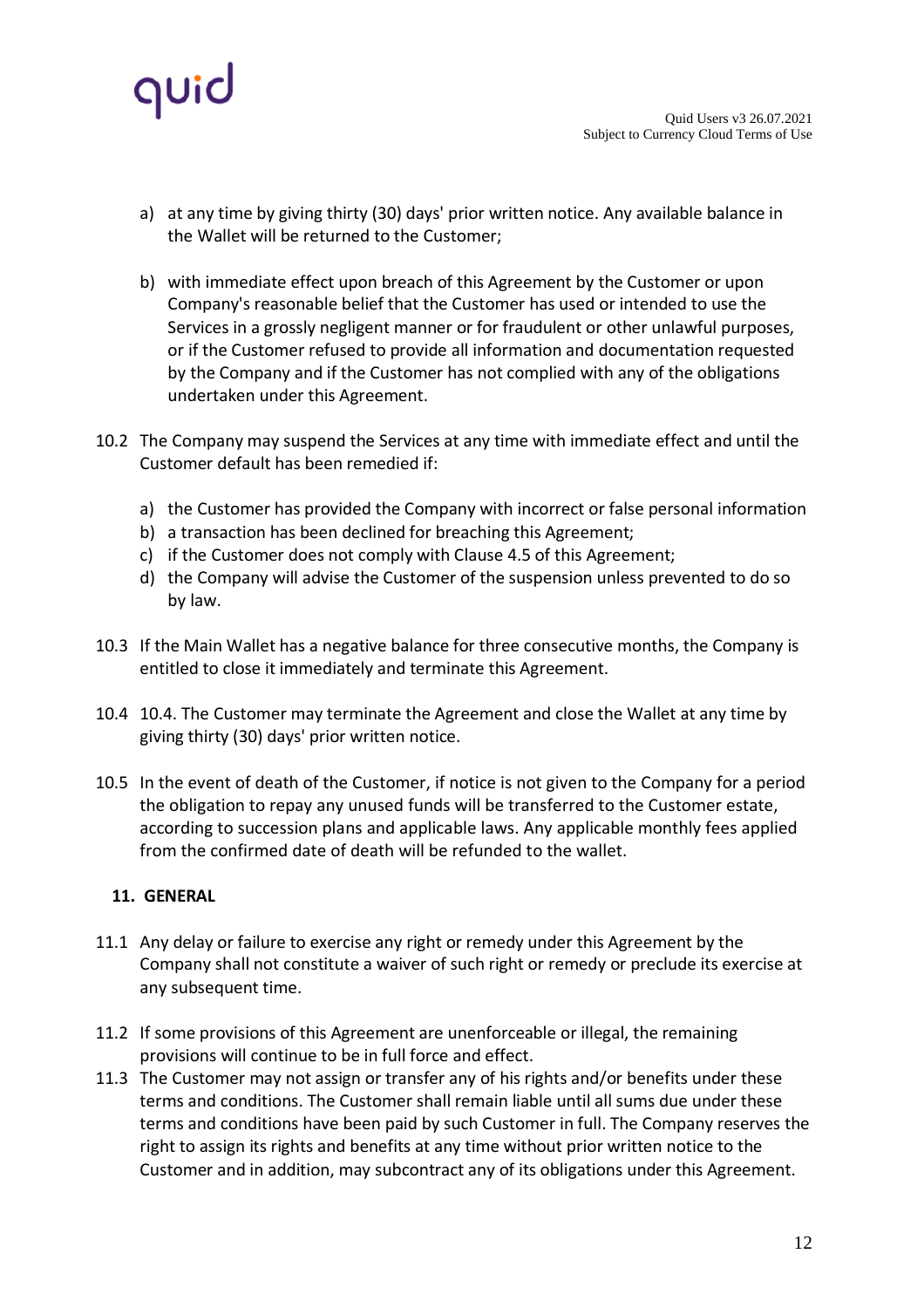

- 11.4 No third party who is not a party to this Agreement has a right to enforce any of the provisions of these terms and conditions.
- 11.5 This Agreement is governed by the laws of New Zealand and the Customer agrees that any dispute that may arise concerning the execution, interpretation or termination of this Agreement will be subject to the exclusive jurisdiction of the courts of New Zealand.
- 11.6 The language of this Agreement is English and every communication between the Customer and the Company will be in English. In case of discrepancy between English and the any other language (if any), English shall always prevail.

### **12. DATA PROTECTION**

- 12.1 The Company may process information related to individuals connected to the Customer, including shareholders, directors, officers and employees (personal data) for the purposes explained below. Personal data may be information obtained from the Customer, the individual concerned, or third parties such as central credit registers, credit reference agencies, public sources, risk intelligence and due diligence service providers, and governmental bodies, and includes information related to the Accounts and transactions carried out under the Agreement. When the Company refers to processing, this includes collecting, recording, organizing, storing, altering, using, disclosing and deleting personal data.
- 12.2 By entering into the Agreement, the Customer agrees to the processing of personal data and the disclosure of personal data and confidential information as explained in this Clause 12 even after the termination of the Agreement. By entering into the Agreement, the Customer also confirms that all persons whose personal data are transmitted or otherwise processed, have given their consent thereto, or will have given their consent prior to the transmission or other processing operation.
- 12.3 A data subject is entitled to revoke his/her consent to the processing of personal data, at any time, for compelling legitimate grounds relating to his/her particular situation. The revocation of consent will however only be possible where the Company requires consent for the processing of the Customer's personal data, and to the extent permitted by law. If the processing of data is required for the provision of the Services, the Company will be required to terminate the Agreement with the User.
- 12.4 By entering into the Agreement, the Customer consents to the transfer of personal data to third countries. Personal data may be transferred to third countries. This may be the case where such transfer is necessary for the provision of the Services under the Agreement.
- 12.5 The Company may collect the following categories of data, not obtained from the data subject directly: personal details for identification and due diligence purposes;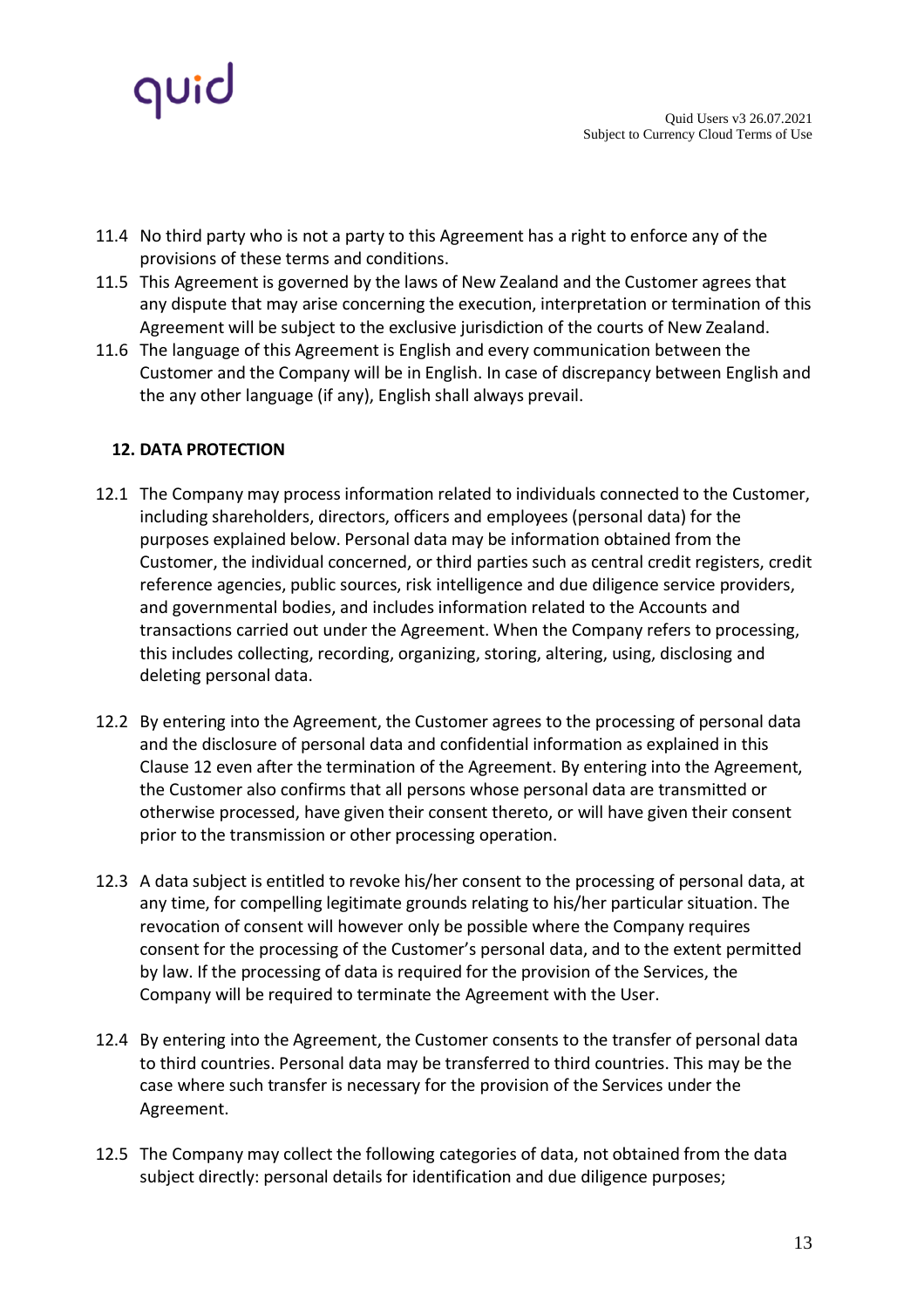

references; financial information; information on creditworthiness; family and social circumstances; and employment. For example, the Company may carry out searches on the internet through search engines, request information through World-Check and other sources, and verify bank and other references provided with the bank or other person giving such reference.

### 12.6 Personal data may be processed for the following purposes:

- a) performance of the Agreement: We will process personal data for identification and due diligence purposes, assessment of creditworthiness and suitability of the products or services, the opening and maintenance of Wallets, the provision of the Services, the execution of transactions and generally, to perform the obligations under the Agreement;
- b) legal or regulatory compliance: the Company will collect, record, disclose, report and otherwise process personal data in order to ensure compliance with applicable laws and regulation to which the Company is subject, including (without limitation) laws and regulation related to prevention of money laundering and funding of terrorism, cross-border payments, reporting to tax, regulatory and other competent authorities, and compliance with orders from any court or competent authority;
- c) credit references, crime prevention and debt recovery: the Company may obtain, share, and whenever necessary in order to perform their duties under the Agreement or if required by law, process information from or with third parties, including (without limitation) banks, for any of the following purposes:
	- a) Due diligence;
	- b) Assessment of the User's creditworthiness;
	- c) Suspected cases of fraudulent and/or illegal and/or unauthorised Transactions; and
	- d) To assist in debtor tracing and debt recovery.
- 12.7 Personal data may be provided or disclosed to the following persons or entities:
	- a) employees, officers and agents;
	- b) bank or payment institution connected with the Company to perform the Services (including their respective employees, officers and agents);
	- c) service providers, including (without limitation) auditors, lawyers, professional advisors, and providers of IT services;
		- d) the Customer, and other persons acting on behalf of the Customer or authorised to receive information;
		- e) Courts, governmental bodies and agencies, regulatory, tax and other competent authorities, including entities administering the depositor compensation scheme and central credit register;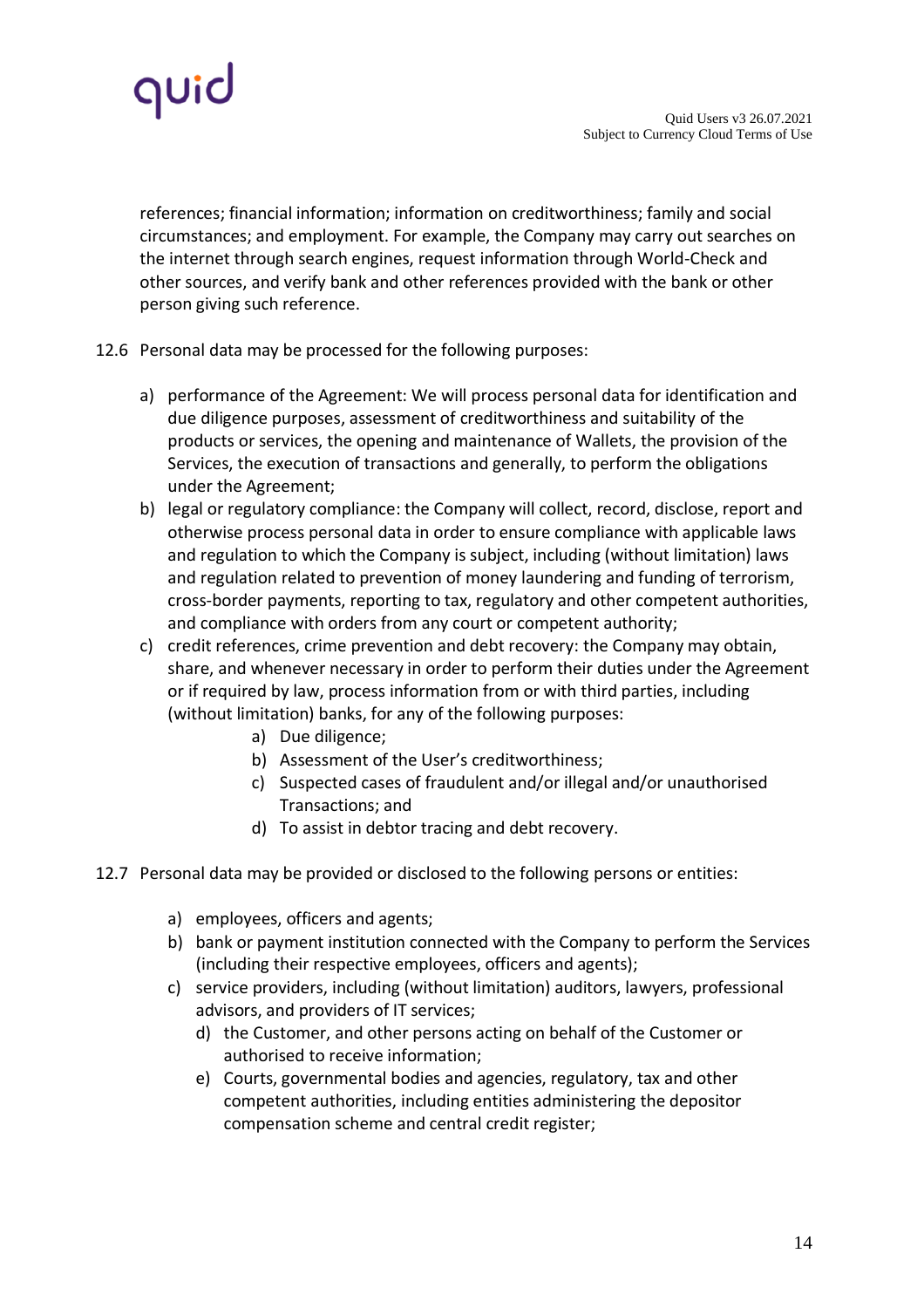

- f) banks, payment service providers, correspondent banks and other intermediaries involved in payment and other Transactions or the provision of the Company's Services;
- g) other banks and financial institutions which require a reference in the Customer regard, if the Customer has asked the Company to do so.
- 12.8 The Company will provide the Customer, upon request and without charge, written information on the processing of his/her personal data, unless the Company is prevented to do so by law. The Customer may only make such requests at reasonable intervals, and the request must be made to the Company in writing and be signed by the Customer.
- 12.9 The Company will rectify, block or erase personal data that has not been processed in accordance with the laws on data protection, and upon the subject's request, unless the Company is prevented to do so by law.
- 12.10 All personal data that the Company may use will be collected, processed, and held in accordance with the provisions of NZ Privacy act 1993 and the Privacy Act 2020 which will come into force in December 2020, as well as the EU Regulation 2016/679 General Data Protection Regulation ("**GDPR**") and the client's rights under the GDPR.
- 12.11 For complete details of the Company's collection, processing, storage, and retention of personal data including, but not limited to, the purpose(s) for which personal data is used, the legal basis or bases for using it, details of the client's rights and how to exercise them, and personal data sharing (where applicable), please contact the Company at [privacy@quidglobal.com a](mailto:privacy@quidglobal.com)nd refer to the full privacy policy available on the Website.

# **13. TELEPHONE RECORDINGS**

The Company may record all telephone conversations and reserves the right to use such records in any dispute that may arise.

### **14. CUSTOMER SUPPORT AND COMPLAINTS**

- 14.1 Quid takes all complaints seriously. In the first instance, the Customer can contact the Company via:
	- a) **Post**: Quid NZ Limited, c/o Complaints Team, Level 1, Findex House, 57 Willis Street, Wellington Central, Wellington, 6011, New Zealand.
	- b) **Email**: [nzcomplaints@quidglobal.com.](mailto:nzcomplaints@quidglobal.com)
- 14.2 If possible, the Customer should clearly indicate they are wishing to make a complaint. This helps the Company to distinguish a complaint from a mere query. To assist Quid's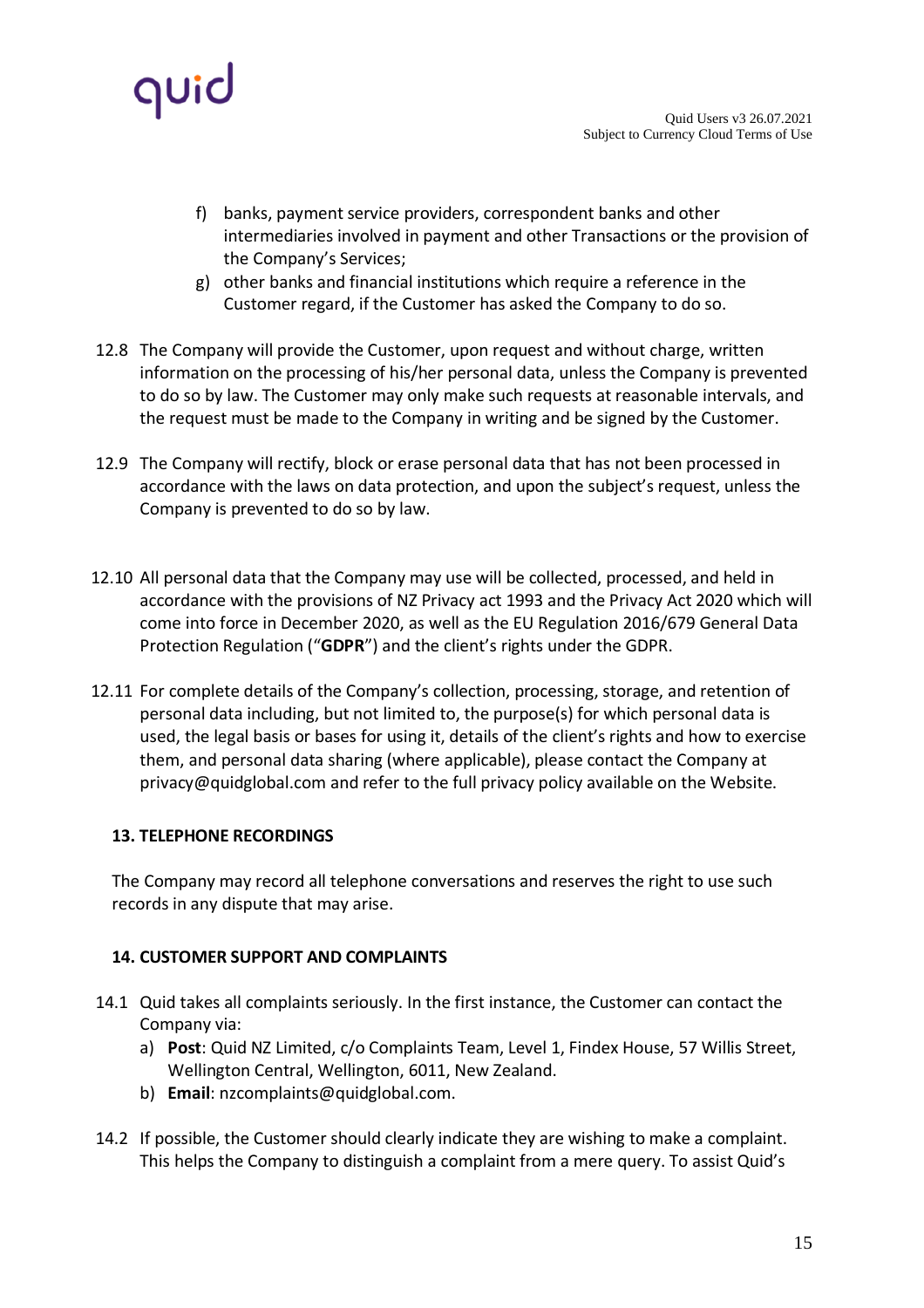

review, the Customer must provide Quid with full name, account number, the reason the complaint and as much relevant information as possible.

- 14.3 The complaints procedure sets out the process for submitting and resolving any complaints. The Customer may request a copy of the complaints policy and procedure at any time by contacting customer services via the emai[l helpnz@quidglobal.com o](mailto:helpnz@quidglobal.com)r consulting [the dedicated area of the Website.](https://quidglobal.com/complaints/)
- 14.4 A final response to the complaint, or a letter explaining why the final response has not been completed, will be sent to the Customer within three working days from the complaint. If the Company is unable to resolve your complaint within three working days from the day it is received, the Company will send to the Customer a prompt written acknowledgement to advise that the Company has received the complaint and they are dealing with it.
- 14.5 Quid is committed to ensure that all complaints are fairly addressed. However, if the Customer is not satisfied with the outcome, or if two months have passed and Quid has been unable to respond, the following options are available:
	- a) additional information can be provided by the Customer to support the complaint. If so, Quid would welcome the opportunity to resolve the matter in full;
	- b) Alternatively, the Customer may choose to refer the complaint to the Financial Dispute Resolution Service for an impartial review and would need to do so within three months from Quid's final response or within two years from when the complaint was first raised with Quid.
- 14.6 The contact details of the [Financial Dispute Resolution a](https://fdrs.org.nz/)re the following:
	- a) **Address**: Financial Dispute Resolution Service, Level 4, 142 Lambton Quay, Wellington Central, Wellington 6011, New Zealand;
	- b) **Post**: Freepost 231075, PO Box 2272, Wellington, 6140, New Zealand;
	- c) **Freephone**: 0508 337 337. **International Calls**: +64 4 910 9952, for Users calling from outside New Zealand;
	- d) **Email:** [enquiries@fdr.org.nz](mailto:enquiries@fdr.org.nz)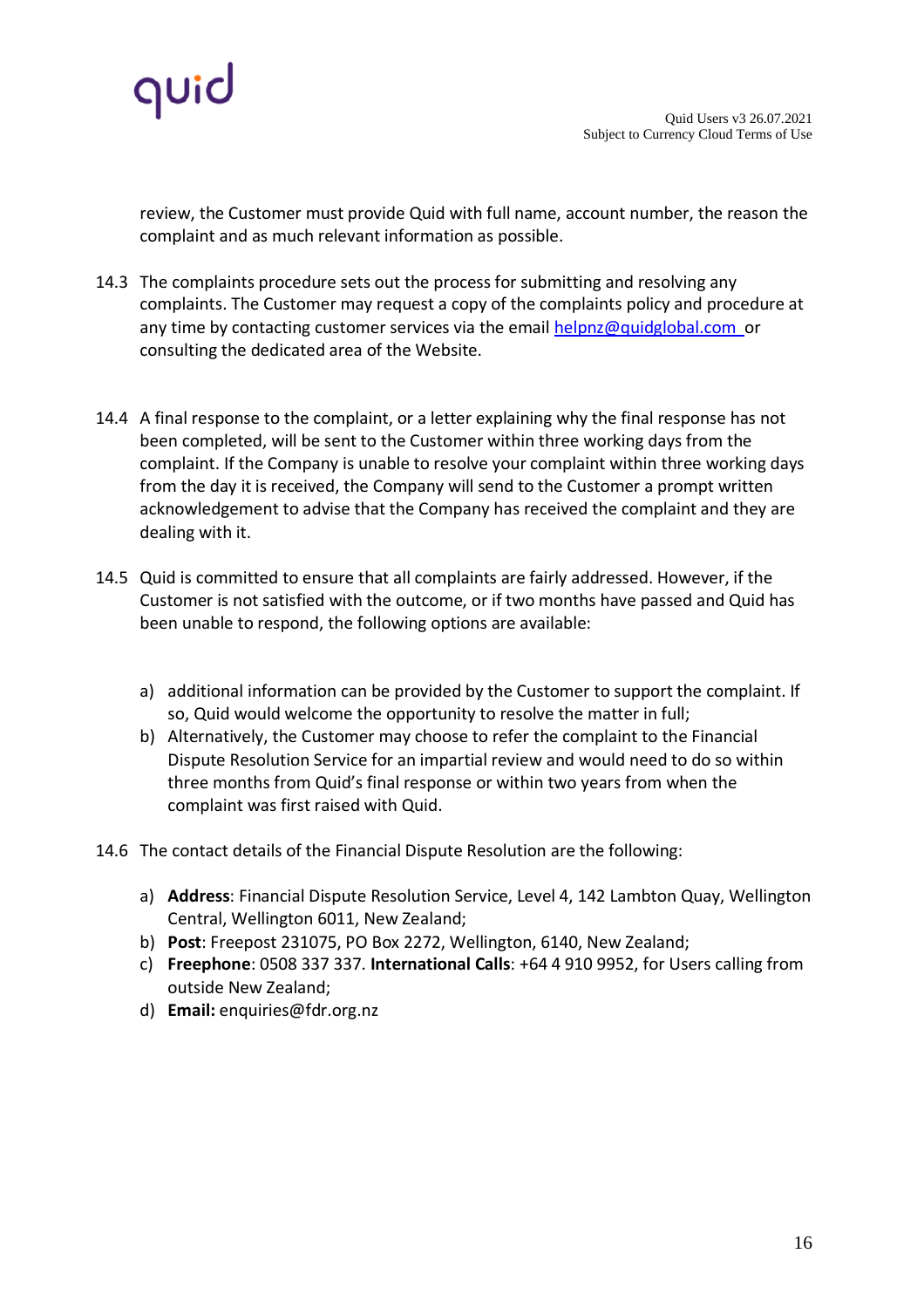

# **Annex 1 - Currencies Offered**

| <b>CURRENCY</b> | <b>DEFINITION</b>                                                        |
|-----------------|--------------------------------------------------------------------------|
| <b>GBP</b>      | shall mean the lawful currency of the United Kingdom, from time to time. |
| Euro            | shall mean the lawful currency of European Union.                        |
| <b>USD</b>      | shall mean the lawful currency of the United States of America.          |
| <b>CHF</b>      | shall mean the lawful currency of Switzerland.                           |
| <b>AUD</b>      | shall mean the lawful currency of Australia.                             |
| <b>NZD</b>      | shall mean the lawful currency of New Zealand.                           |

# **Annex 2 – Applicable Fees**

#### **SERVICE FEES**

|                                           | <b>GBP</b><br>Wallet | <b>EUR</b><br>Wallet | <b>USD</b><br>Wallet | <b>CHF</b><br><b>Wallet</b> | <b>AUD</b><br>Wallet | <b>NZD</b><br>Wallet |
|-------------------------------------------|----------------------|----------------------|----------------------|-----------------------------|----------------------|----------------------|
| Account Opening Fee -<br>one-off*         | £25.00               | €30.00               | \$30.00              | CHF35.00                    | AUD45.00             | NZD45.00             |
| (*Applies to Corporate<br>Customers only) |                      |                      |                      |                             |                      |                      |
| Monthly Fee                               | £2.50                | €3.00                | \$3.50               | CHF3.50                     | AUD4.50              | NZD4.50              |

#### **INCOMING TRANFERS**

|                    | <b>GBP</b><br>Wallet | <b>EUR</b><br>Wallet | <b>USD</b><br><b>Wallet</b> | <b>CHF</b><br>Wallet | <b>AUD Wallet</b> | <b>NZD Wallet</b> |
|--------------------|----------------------|----------------------|-----------------------------|----------------------|-------------------|-------------------|
| Local receipt fees | £0.30                | €0.35                | \$0.45                      | N/A                  | N/A               | N/A               |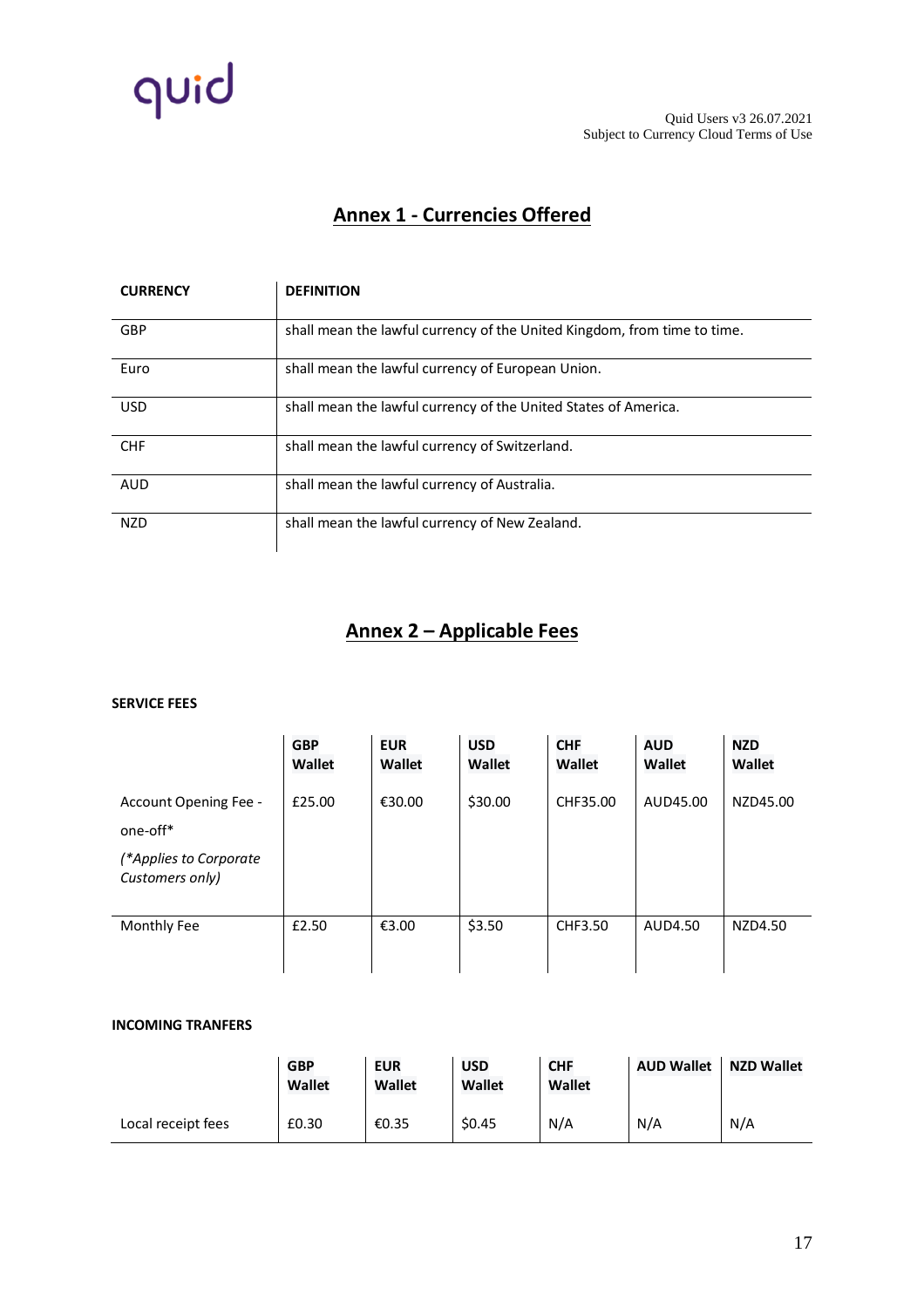

| Incoming transfer   | £10.00 | €15.00 | \$20.00 | CHF20.00 | AUD20.00 | NZD20.00   |
|---------------------|--------|--------|---------|----------|----------|------------|
| SWIFT from external |        |        |         |          |          |            |
| bank                |        |        |         |          |          |            |
| Fedwire receipt fee | £10.00 | €15.00 | \$20.00 | CHF20.00 | AUD25.00 | <b>NZD</b> |

### **OUTGOING TRANFERS**

|                                                         | <b>GBP Wallet</b>                 | <b>EUR Wallet</b>                                    | <b>USD</b><br>Wallet          | <b>CHF</b><br><b>Wallet</b> | <b>AUD</b><br><b>Wallet</b> | <b>NZD</b><br><b>Wallet</b>    |
|---------------------------------------------------------|-----------------------------------|------------------------------------------------------|-------------------------------|-----------------------------|-----------------------------|--------------------------------|
| Local payment fee for<br>USD, GPB, EUR (TIER 1)         | $0.30% +$<br>£0.4 (£1.00<br>min.) | $0.3% + \text{\textsterling}0.4$<br>(E1.00)<br>min.) | $0.3% + $0.5$<br>(\$1.00min.) | N/A                         | N/A                         | N/A                            |
| Local Payment fee for<br>AUD, CHF, NZD (TIER 2)         | N/A                               | N/A                                                  | N/A                           | N/A                         | N/A                         | $0.3% +$<br>NZD1.00<br>NZD2.00 |
| <b>Transfer to External</b><br>Bank (SWIFT)<br>(Tier 1) | $0.3% +$<br>£20.00                | 0.3%<br>+€25.00                                      | $0.3% +$<br>\$30.00           | N/A                         | N/A                         | N/A                            |
| <b>Transfer to External</b><br>Bank (TIER 2)            | N/A                               | N/A                                                  | N/A                           | $0.3% +$<br>CHF30.00        | 0.3%<br>+AUD50.00           | 0.3%<br>+NZD50.00              |

### **ADDITIONAL SERVICES**

|                           | <b>GBP Wallet</b>  | <b>EUR Wallet</b> | <b>USD</b><br>Wallet | <b>CHF</b><br>Wallet | <b>AUD</b><br>Wallet | <b>NZD</b><br>Wallet |
|---------------------------|--------------------|-------------------|----------------------|----------------------|----------------------|----------------------|
| SWIFT proof of<br>payment | £25.00             | €30.00            | \$35.00              | CHF35.00             | AUD35.00             | NZD40.00             |
|                           |                    |                   |                      |                      |                      |                      |
|                           | <b>Transaction</b> | Compliance        | <b>Onboarding</b>    |                      |                      |                      |
|                           | Fees               | <b>Fees</b>       | <b>Fees</b>          |                      |                      |                      |